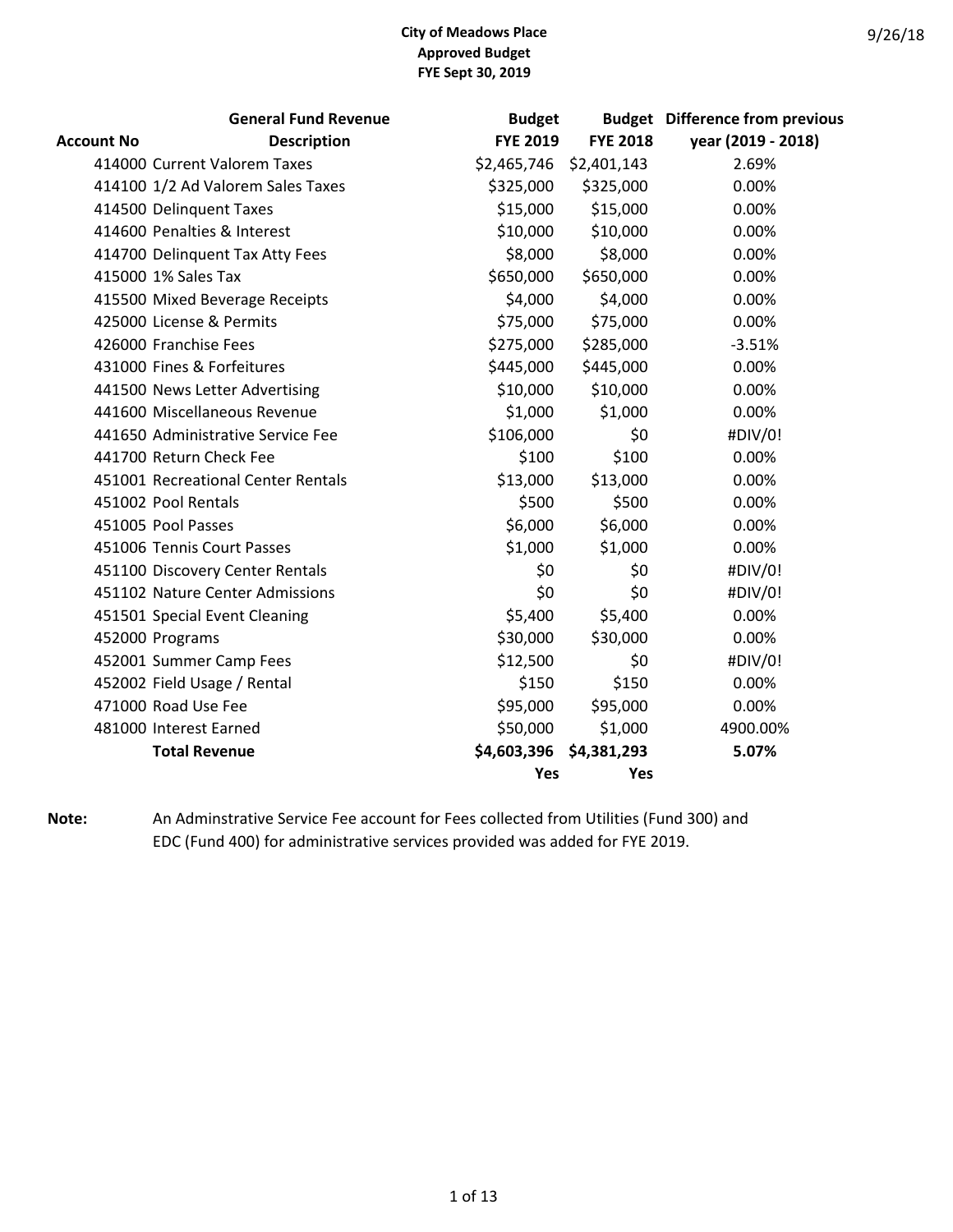|                   | Dept 010 Council                 | <b>Budget</b>   | <b>Budget</b>   | <b>Difference from previous</b> |
|-------------------|----------------------------------|-----------------|-----------------|---------------------------------|
| <b>Account No</b> | <b>Description</b>               | <b>FYE 2019</b> | <b>FYE 2018</b> | year (2019 - 2018)              |
| 010-510100        | <b>Salaries</b>                  | \$25,200        | \$25,200        | 0.00%                           |
| 010-511305        | <b>TWC Expense</b>               | \$422           | \$422           | 0.00%                           |
| 010-511306        | <b>Medicare Expense</b>          | \$365           | \$365           | 0.00%                           |
| 010-511307        | <b>Social Security Expense</b>   | \$1,562         | \$1,562         | 0.00%                           |
| 010-512000        | <b>Worker's Compensation</b>     | \$53            | \$58            | $-8.11%$                        |
| 010-532000        | <b>Office Supplies</b>           | \$0             | \$0             | #DIV/0!                         |
| 010-541000        | Dues & Subscriptions             | \$2,900         | \$2,900         | 0.00%                           |
| 010-542000        | <b>Training &amp; Travel</b>     | \$8,000         | \$8,000         | 0.00%                           |
| 010-548500        | <b>Discretionary Expense</b>     | \$3,000         | \$2,400         | 25.00%                          |
|                   | <b>Total Council 010 Expense</b> | \$41,503        | \$40,908        | 1.46%                           |
|                   |                                  | <b>Yes</b>      | Yes             |                                 |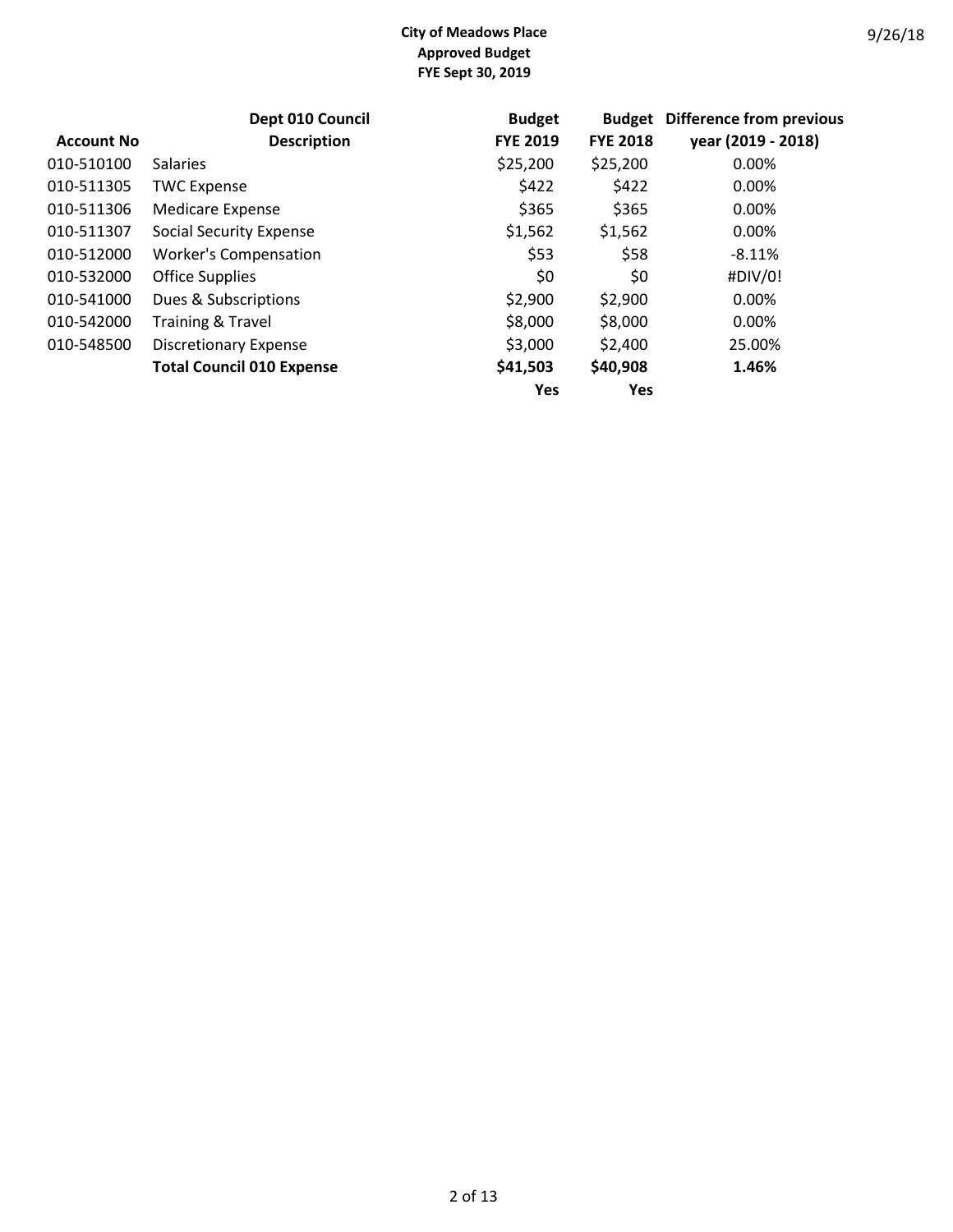|                   | <b>Dept 020 Administration</b>        | <b>Budget</b>   |                 | <b>Budget</b> Difference from previous |
|-------------------|---------------------------------------|-----------------|-----------------|----------------------------------------|
| <b>Account No</b> | <b>Description</b>                    | <b>FYE 2019</b> | <b>FYE 2018</b> | year (2019 - 2018)                     |
| 020-510100        | <b>Salaries</b>                       | \$261,268       | \$172,346       | 51.60%                                 |
| 020-510200        | <b>Overtime Earnings</b>              | \$2,000         | \$1,500         | 33.33%                                 |
| 020-510500        | <b>Education/Incentive Pay</b>        | \$300           | \$0             | #DIV/0!                                |
| 020-511305        | <b>TWC Expense</b>                    | \$1,026         | \$684           | 50.00%                                 |
| 020-511306        | <b>Medicare Expense</b>               | \$3,817         | \$2,521         | 51.44%                                 |
| 020-512000        | <b>Worker's Compensation</b>          | \$788           | \$565           | 39.54%                                 |
| 020-512005        | <b>Employee Benefits</b>              | \$96,060        | \$74,364        | 29.17%                                 |
| 020-512010        | <b>TMRS Contributions</b>             | \$23,881        | \$14,908        | 60.19%                                 |
| 020-521000        | <b>Audit Fee</b>                      | \$30,000        | \$26,000        | 15.38%                                 |
| 020-521025        | Legal                                 | \$85,000        | \$85,000        | 0.00%                                  |
| 020-521026        | <b>Delinquent Tax Atty Fees</b>       | \$8,000         | \$8,000         | 0.00%                                  |
| 020-521030        | <b>Payroll Services</b>               | \$0             | \$10,000        | $-100.00\%$                            |
| 020-521040        | <b>Financial Services</b>             | \$3,000         | \$3,000         | 0.00%                                  |
| 020-521500        | <b>Inspector Fees</b>                 | \$55,000        | \$70,000        | $-21.43%$                              |
| 020-521510        | <b>Consulting Building Official</b>   | \$0             | \$0             | #DIV/0!                                |
| 020-522000        | Tax Collector & Roll Exp              | \$19,500        | \$18,925        | 3.04%                                  |
| 020-522010        | <b>General Liability Insurance</b>    | \$300           | \$300           | 0.00%                                  |
| 020-522011        | E & O Insurance                       | \$700           | \$700           | 0.00%                                  |
| 020-522012        | Real & Personal Prop Ins              | \$7,700         | \$7,700         | 0.00%                                  |
| 020-531000        | Postage                               | \$1,250         | \$1,250         | 0.00%                                  |
| 020-531500        | Misc                                  | \$2,500         | \$2,500         | 0.00%                                  |
| 020-532000        | Office Supplies/Equipment             | \$10,000        | \$10,000        | 0.00%                                  |
| 020-533000        | <b>Computer Software</b>              | \$25,000        | \$15,000        | 66.67%                                 |
| 020-533005        | <b>Computer Hardware</b>              | \$1,500         | \$1,500         | 0.00%                                  |
| 020-533007        | <b>Computer Services/Support</b>      | \$22,500        | \$22,500        | 0.00%                                  |
| 020-541000        | Dues & Subscriptions                  | \$1,500         | \$1,500         | 0.00%                                  |
| 020-541500        | <b>Records Management</b>             | \$2,000         | \$1,800         | 11.11%                                 |
| 020-542000        | <b>Employee Training &amp; Travel</b> | \$7,000         | \$5,750         | 21.74%                                 |
| 020-542001        | <b>Employee Relations</b>             | \$1,000         | \$1,000         | 0.00%                                  |
| 020-545000        | <b>Legal Publications</b>             | \$2,500         | \$2,500         | 0.00%                                  |
| 020-545500        | <b>Newsletter Printing</b>            | \$35,000        | \$35,000        | 0.00%                                  |
| 020-545501        | <b>Newsletter Delivery</b>            | \$7,500         | \$10,000        | $-25.00%$                              |
| 020-546000        | Utilities                             | \$19,000        | \$19,000        | 0.00%                                  |
| 020-546002        | Telephone and Cell Phone              | \$41,000        | \$41,000        | 0.00%                                  |
| 020-547000        | <b>Election Exp</b>                   | \$4,500         | \$3,500         | 28.57%                                 |
| 020-548500        | <b>Discretionary Expense</b>          | \$5,000         | \$5,000         | 0.00%                                  |
| 020-580000        | Capital Projects- Admin               | \$0             | \$8,000         | $-100.00\%$                            |
|                   | <b>Total Dept 020 Expense</b>         | \$787,091       | \$683,312       | 15.19%                                 |
|                   |                                       | Yes             | Yes             |                                        |

**Note:** Payroll for two staff members was transferred from Utilities (Fund 300) to Admin (Fund 100). This resulted in a large increase that is being offset by a transfer of revenue, an assessed administrative fee, from Fund 300 to Fund 100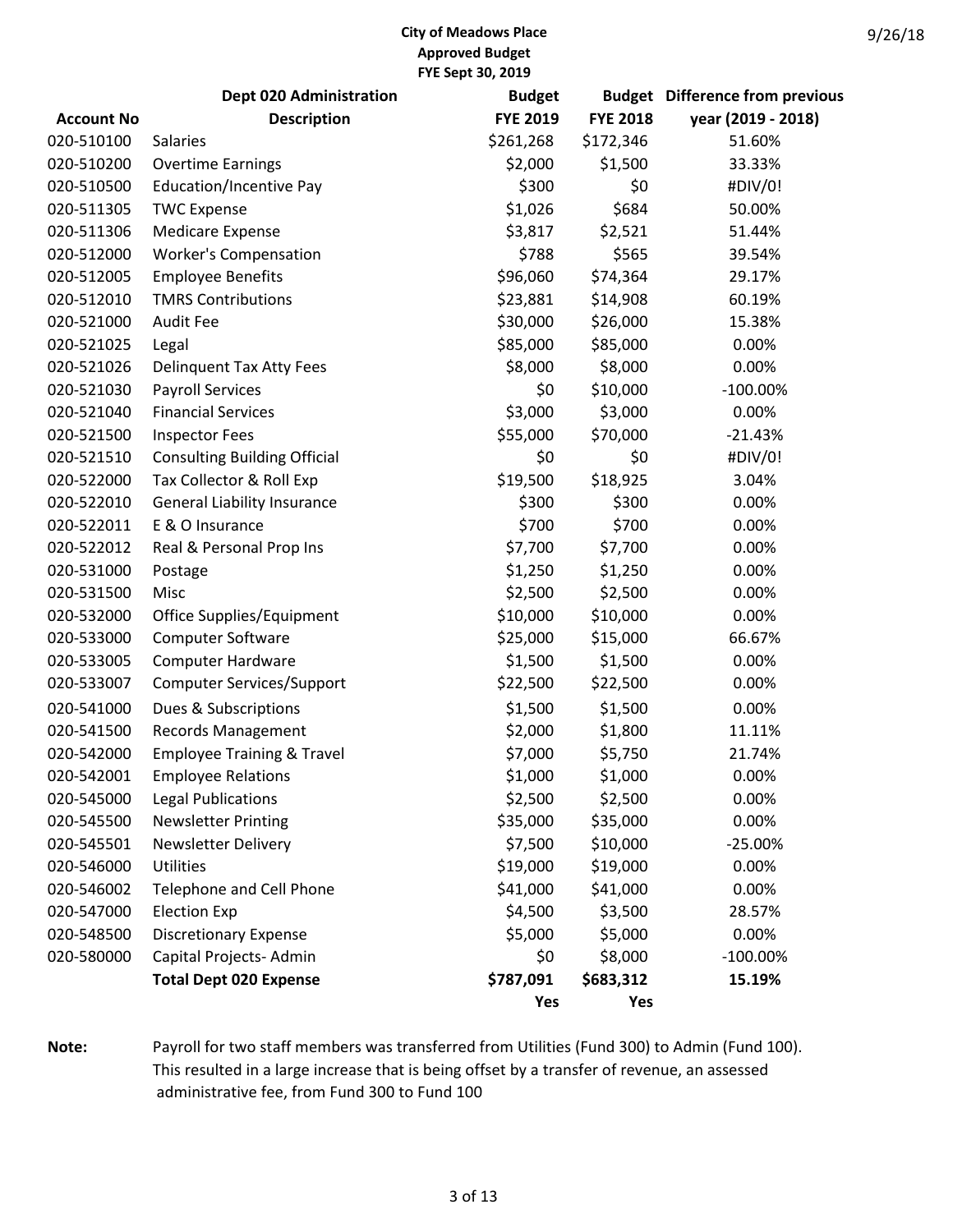|                   | Dept 030 Courts                       | <b>Budget</b>   |                 | <b>Budget</b> Difference from previous |
|-------------------|---------------------------------------|-----------------|-----------------|----------------------------------------|
| <b>Account No</b> | <b>Description</b>                    | <b>FYE 2019</b> | <b>FYE 2018</b> | year (2019 - 2018)                     |
| 030-510100        | <b>Salaries</b>                       | \$101,583       | \$75,360        | 34.80%                                 |
| 030-510111        | Judges                                | \$18,000        | \$18,000        | 0.00%                                  |
| 030-510112        | Prosecutors                           | \$18,000        | \$18,000        | 0.00%                                  |
| 030-510200        | <b>Overtime Earnings</b>              | \$3,500         | \$3,500         | 0.00%                                  |
| 030-510300        | Longevity                             | \$1,680         | \$1,620         | 3.70%                                  |
| 030-511305        | <b>TWC Expense</b>                    | \$342           | \$171           | 100.00%                                |
| 030-511306        | <b>Medicare Expense</b>               | \$1,403         | \$659           | 112.76%                                |
| 030-512000        | <b>Worker's Compensation</b>          | \$261           | \$214           | 21.90%                                 |
| 030-512005        | <b>Employee Benefits</b>              | \$38,066        | \$7,719         | 393.14%                                |
| 030-512010        | <b>TMRS Contributions</b>             | \$8,767         | \$3,898         | 124.93%                                |
| 030-522010        | <b>General Liability Insurance</b>    | \$50            | \$50            | 0.00%                                  |
| 030-522011        | E & O Insurance                       | \$100           | \$100           | 0.00%                                  |
| 030-523100        | <b>Collection Agency Fee</b>          | \$50,000        | \$50,000        | 0.00%                                  |
| 030-531000        | Postage                               | \$1,500         | \$1,500         | 0.00%                                  |
| 030-531500        | Misc                                  | \$200           | \$200           | 0.00%                                  |
| 030-532000        | Office Supplies/Equipment             | \$3,000         | \$3,000         | 0.00%                                  |
| 030-541000        | Dues & Subscriptions                  | \$150           | \$150           | 0.00%                                  |
| 030-542000        | <b>Employee Training &amp; Travel</b> | \$2,000         | \$2,000         | 0.00%                                  |
| 030-547500        | Juror Exp                             | \$150           | \$150           | 0.00%                                  |
| 030-549500        | Credit Card Fee & Disc                | \$0             | \$0             | #DIV/0!                                |
|                   | <b>Total Dept 030 Expense</b>         | \$248,752       | \$186,291       | 33.53%                                 |
|                   |                                       | Yes             | Yes             |                                        |

**Note:** Payroll includes an additional Clerk and will phase out current consultant.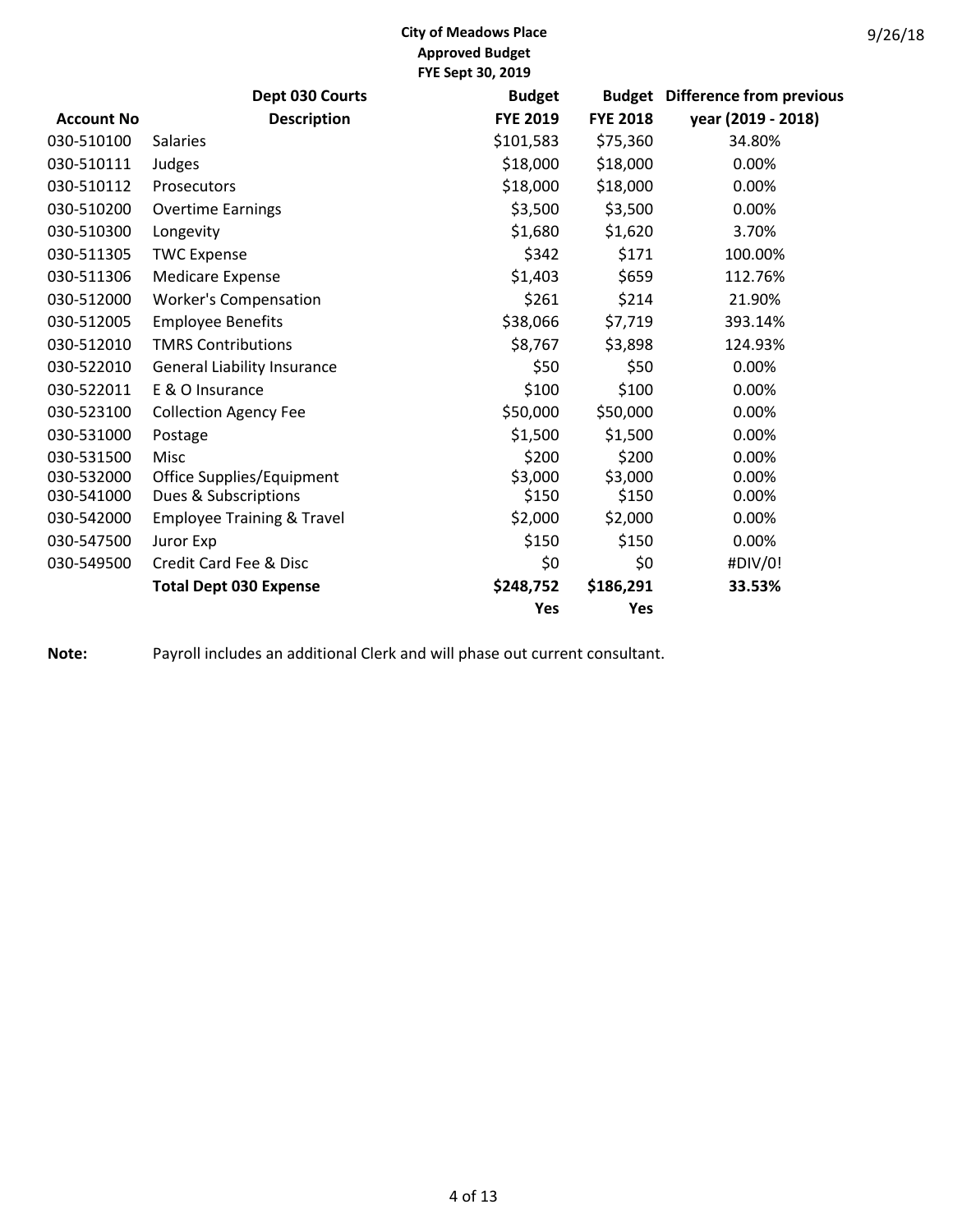|                   | Dept 040 Public Works                 | <b>Budget</b>   |                 | <b>Budget</b> Difference from previous |
|-------------------|---------------------------------------|-----------------|-----------------|----------------------------------------|
| <b>Account No</b> | <b>Description</b>                    | <b>FYE 2019</b> | <b>FYE 2018</b> | year (2019 - 2018)                     |
| 040-510100        | <b>Salaries</b>                       | \$145,078       | \$139,966       | 3.65%                                  |
| 040-510200        | <b>Overtime Earnings</b>              | \$5,000         | \$5,000         | 0.00%                                  |
| 040-510500        | Education/Incentive Pay               | \$300           | \$0             | #DIV/0!                                |
| 040-511305        | <b>TWC Expense</b>                    | \$513           | \$513           | 0.00%                                  |
| 040-511306        | <b>Medicare Expense</b>               | \$2,176         | \$2,102         | 3.53%                                  |
| 040-512000        | <b>Worker's Compensation</b>          | \$2,511         | \$2,627         | $-4.42%$                               |
| 040-512005        | <b>Employee Benefits</b>              | \$60,274        | \$57,245        | 5.29%                                  |
| 040-512010        | <b>TMRS Contributions</b>             | \$13,624        | \$12,424        | 9.66%                                  |
| 040-520500        | Vehicle Liability Insurance           | \$2,600         | \$2,600         | 0.00%                                  |
| 040-520501        | Vehicle Physical Dmg Ins              | \$1,100         | \$1,100         | 0.00%                                  |
| 040-521040        | <b>Financial Service</b>              | \$0             | \$150           | $-100.00\%$                            |
| 040-522010        | <b>General Liability Insurance</b>    | \$550           | \$550           | 0.00%                                  |
| 040-522011        | E & O Insurance                       | \$1,150         | \$1,150         | 0.00%                                  |
| 040-522012        | Real & Personal Prop Ins              | \$100           | \$100           | 0.00%                                  |
| 040-523005        | <b>Fire Protection</b>                | \$230,000       | \$225,000       | 2.22%                                  |
| 040-523010        | <b>Animal Control</b>                 | \$3,100         | \$3,100         | 0.00%                                  |
| 040-523020        | Mosquito Control                      | \$17,800        | \$5,800         | 206.90%                                |
| 040-526100        | <b>Fire Marshall</b>                  | \$4,000         | \$4,000         | 0.00%                                  |
| 040-531500        | Misc                                  | \$1,000         | \$1,000         | 0.00%                                  |
| 040-532000        |                                       | \$700           | \$700           | 0.00%                                  |
|                   | Office Supplies/Equipment             |                 |                 | 0.00%                                  |
| 040-532003        | <b>Building Custodial Supplies</b>    | \$2,000         | \$2,000         |                                        |
| 040-532005        | Tool & Equipment                      | \$4,000         | \$9,000         | -55.56%                                |
| 040-533000        | Computer Software                     | \$2,500         | \$2,000         | 25.00%                                 |
| 040-533005        | <b>Computer Hardware</b>              | \$400           | \$400           | 0.00%                                  |
| 040-533500        | Uniforms                              | \$2,000         | \$2,000         | 0.00%                                  |
| 040-534005        | Fuel                                  | \$8,000         | \$8,000         | 0.00%                                  |
| 040-541000        | Dues & Subscriptions                  | \$600           | \$600           | 0.00%                                  |
| 040-542000        | <b>Employee Training &amp; Travel</b> | \$3,500         | \$3,500         | 0.00%                                  |
| 040-542007        | EMS/ Kirkwood                         | \$15,000        | \$15,000        | 0.00%                                  |
| 040-542010        | Firestation                           | \$18,300        | \$18,300        | 0.00%                                  |
| 040-542013        | EOC / TTC W. Airport                  | \$12,000        | \$10,000        | 20.00%                                 |
| 040-542030        | <b>Bldg Custodial Services</b>        | \$15,000        | \$15,000        | 0.00%                                  |
| 040-544010        | GIS                                   | \$3,000         | \$3,000         | 0.00%                                  |
| 040-546000        | <b>Utilities</b>                      | \$800           | \$800           | $0.00\%$                               |
| 040-546001        | <b>Street Lights Electicity</b>       | \$78,000        | \$75,500        | 3.31%                                  |
| 040-546004        | <b>Traffic Light Electricity</b>      | \$700           | \$700           | 0.00%                                  |
| 040-561500        | <b>Street Repair</b>                  | \$50,000        | \$50,000        | 0.00%                                  |
| 040-561501        | Road Fee Funded Street Repair         | \$90,000        | \$161,000       | $-44.10%$                              |
| 040-561502        | Sidewalk Repair                       | \$30,000        | \$30,000        | 0.00%                                  |
| 040-561503        | <b>Traffic Signal Mainenance</b>      | \$1,000         | \$1,000         | 0.00%                                  |
| 040-562004        | <b>City Hall Maintenance</b>          | \$40,000        | \$50,000        | $-20.00%$                              |
| 040-562006        | <b>Equipment Maint/Repair</b>         | \$5,000         | \$5,000         | 0.00%                                  |
| 040-563000        | Vehicle Maint/Repair                  | \$8,000         | \$8,000         | 0.00%                                  |
| 040-565000        | Grounds Maint/Landscape               | \$3,000         | \$3,000         | 0.00%                                  |
| 040-566000        | Sprinkler Sys Maint                   | \$10,000        | \$15,000        | $-33.33%$                              |
| 040-566100        | Lake Irrigation Maintenance           | \$3,000         | \$3,000         | 0.00%                                  |
| 040-566500        | <b>Storm Water Maint/Permit</b>       | \$2,000         | \$2,000         | 0.00%                                  |
| 040-580000        | <b>Capital Projects</b>               | \$15,000        | \$111,242       | -86.52%                                |
| 040-598001        | <b>Emergency Management</b>           | \$1,500         | \$1,500         | 0.00%                                  |
|                   | <b>Total Dept 040 Expense</b>         | \$915,876       | \$1,071,668     | $-14.54%$                              |
|                   |                                       | Yes             | Yes             |                                        |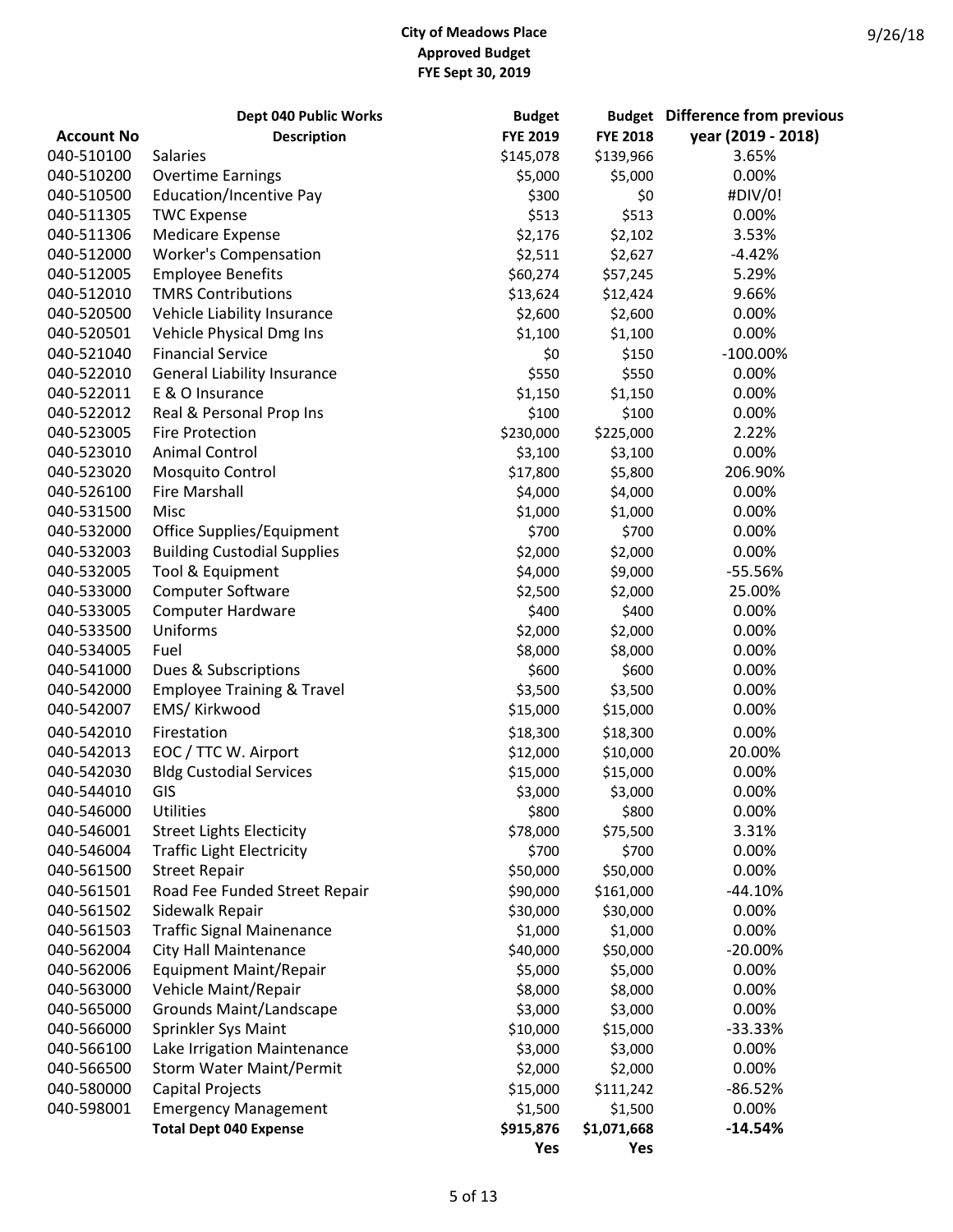|                   | Dept 050 Police                       | <b>Budget</b>   |                 | <b>Budget</b> Difference from previous |
|-------------------|---------------------------------------|-----------------|-----------------|----------------------------------------|
| <b>Account No</b> | <b>Description</b>                    | <b>FYE 2019</b> | <b>FYE 2018</b> | year (2019 - 2018)                     |
| 050-510100        | <b>Salaries</b>                       | \$1,123,555     | \$1,035,459     | 8.51%                                  |
| 050-510200        | <b>Overtime Earnings</b>              | \$42,000        | \$42,000        | 0.00%                                  |
| 050-510300        | Longevity                             | \$9,000         | \$8,160         | 10.29%                                 |
| 050-510500        | <b>Education/Incentive Pay</b>        | \$8,400         | \$8,100         | 3.70%                                  |
| 050-510600        | Vacation                              | \$2,000         | \$2,000         | 0.00%                                  |
| 050-510700        | <b>Sick Leave</b>                     | \$2,000         | \$2,000         | 0.00%                                  |
| 050-511305        | <b>TWC Expense</b>                    | \$3,141         | \$3,139         | 0.06%                                  |
| 050-511306        | <b>Medicare Expense</b>               | \$17,089        | \$16,524        | 3.42%                                  |
| 050-511307        | <b>Social Security Expense</b>        | \$4,558         | \$4,554         | 0.09%                                  |
| 050-512000        | <b>Worker's Compensation</b>          | \$26,715        | \$26,722        | $-0.03%$                               |
| 050-512005        | <b>Employee Benefits</b>              | \$315,002       | \$300,801       | 4.72%                                  |
| 050-512010        | <b>TMRS Contributions</b>             | \$101,151       | \$92,343        | 9.54%                                  |
| 050-520500        | Vehicle Liability Insurance           | \$10,900        | \$10,900        | 0.00%                                  |
| 050-520501        | Vehicle Physical Dmg Ins              | \$4,500         | \$4,500         | 0.00%                                  |
| 050-520510        | Vehicle Purchase                      | \$62,421        | \$60,640        | 2.94%                                  |
| 050-522004        | Police Liability Insurance            | \$10,000        | \$10,000        | 0.00%                                  |
| 050-523030        | Police Dept Consultant                | \$6,350         | \$3,000         | 111.67%                                |
| 050-531000        | Postage                               | \$1,000         | \$750           | 33.33%                                 |
| 050-531500        | Misc                                  | \$3,000         | \$3,000         | 0.00%                                  |
| 050-532000        | Office Supplies/Equipment             | \$14,600        | \$13,500        | 8.15%                                  |
| 050-533300        | Computer Software                     | \$10,000        | \$8,100         | 23.46%                                 |
| 050-533505        | <b>Computer Hardware</b>              | \$10,500        | \$10,500        | 0.00%                                  |
| 050-533500        | Uniforms                              | \$17,000        | \$15,000        | 13.33%                                 |
| 050-534005        | Fuel                                  | \$45,000        | \$45,000        | 0.00%                                  |
| 050-541000        | Dues & Subscriptions                  | \$9,900         | \$9,900         | 0.00%                                  |
| 050-542000        | <b>Employee Training &amp; Travel</b> | \$18,000        | \$12,000        | 50.00%                                 |
| 050-542500        | <b>Special Operation</b>              | \$1,500         | \$1,500         | 0.00%                                  |
| 050-542510        | Forensic & Technical                  | \$8,000         | \$8,000         | 0.00%                                  |
| 050-542700        | Radio Equip & Maint                   | \$16,000        | \$16,000        | 0.00%                                  |
| 050-542800        | Vehicle Equipment                     | \$6,000         | \$6,000         | 0.00%                                  |
| 050-545050        | <b>Community Service</b>              | \$2,500         | \$2,500         | 0.00%                                  |
| 050-548500        | <b>Discretionary Expense</b>          | \$2,000         | \$2,000         | 0.00%                                  |
| 050-563000        | Vehicle Repair & Maint                | \$20,000        | \$20,000        | 0.00%                                  |
| 050-598000        | <b>Contingency Funds</b>              | \$2,000         | \$2,000         | 0.00%                                  |
| 050-598001        | <b>Emergency Management</b>           | \$15,000        | \$15,000        | 0.00%                                  |
|                   | <b>Total Dept 050 Expense</b>         | \$1,950,782     | \$1,821,593     | 7.09%                                  |
|                   |                                       | Yes             | Yes             |                                        |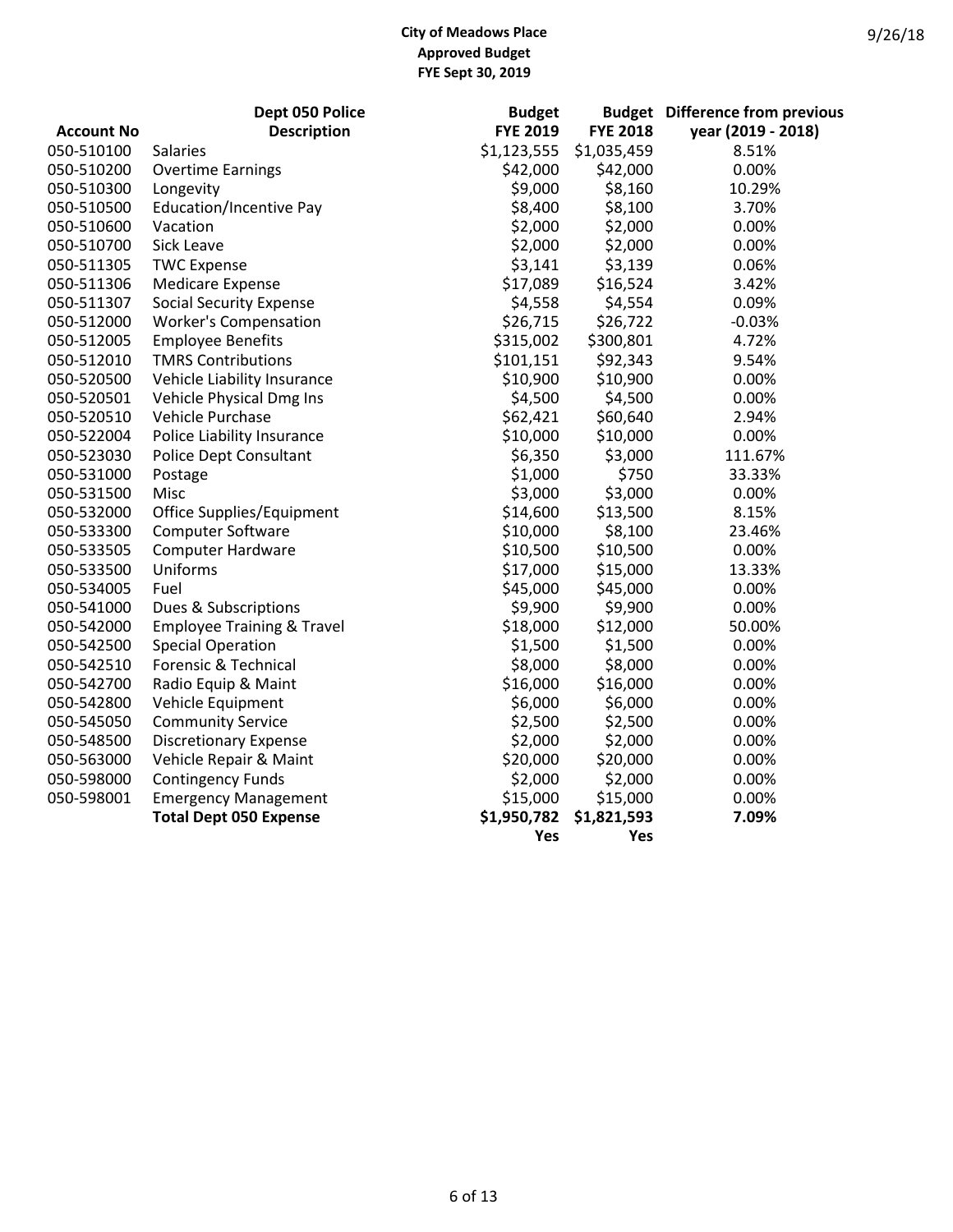|                   | Dept 060 Parks & Recreation            | <b>Budget</b>   |                 | <b>Budget</b> Difference from previous |
|-------------------|----------------------------------------|-----------------|-----------------|----------------------------------------|
| <b>Account No</b> | <b>Description</b>                     | <b>FYE 2019</b> | <b>FYE 2018</b> | year (2019 - 2018)                     |
| 060-510100        | <b>Salaries</b>                        | \$227,295       | \$225,519       | 0.79%                                  |
| 060-510200        | Overtime earnings                      | \$5,000         | \$5,000         | 0.00%                                  |
| 060-510300        | Longevity                              | \$540           | \$481           | 12.27%                                 |
| 060-510200        | Education/Incentive Pay                | \$2,100         | \$0             | #DIV/0!                                |
| 060-511305        | <b>TWC Expense</b>                     | \$1,565         | \$1,631         | $-4.08%$                               |
| 060-511306        | <b>Medicare Expense</b>                | \$3,376         | \$3,350         | 0.79%                                  |
| 060-511307        | <b>Social Security Expense</b>         | \$2,875         | \$3,092         | $-7.02%$                               |
| 060-512000        | <b>Worker's Compensation</b>           | \$3,868         | \$4,196         | $-7.80%$                               |
|                   |                                        |                 |                 |                                        |
| 060-512005        | <b>Employee Benefits</b>               | \$76,056        | \$64,854        | 17.27%                                 |
| 060-512010        | <b>TMRS Contributions</b>              | \$16,949        | \$15,524        | 9.18%                                  |
| 060-522010        | <b>General Liability Insurance</b>     | \$300           | \$300           | 0.00%                                  |
| 060-522011        | E & O Insurance                        | \$700           | \$700           | 0.00%                                  |
| 060-522012        | Real & Personal Prop Ins               | \$100           | \$100           | 0.00%                                  |
| 060-531000        | Postage                                | \$350           | \$350           | 0.00%                                  |
| 060-531500        | Misc                                   | \$3,000         | \$3,000         | 0.00%                                  |
| 060-532000        | Office Supplies/Equipment              | \$5,500         | \$1,500         | 266.67%                                |
| 060-532005        | Tools & Equipment                      | \$3,000         | \$3,000         | 0.00%                                  |
| 060-533000        | Computer Software                      | \$2,000         | \$1,000         | 100.00%                                |
| 060-533005        | <b>Computer Hardware</b>               | \$1,600         | \$1,600         | 0.00%                                  |
| 060-533500        | Uniforms                               | \$1,500         | \$1,500         | 0.00%                                  |
| 060-534005        | Fuel                                   | \$3,500         | \$2,500         | 40.00%                                 |
| 060-541000        | Dues & Subscriptions                   | \$300           | \$300           | 0.00%                                  |
| 060-542000        | <b>Employee Training &amp; Travel</b>  | \$3,000         | \$2,900         | 3.45%                                  |
| 060-54950         | Credit Card Fee & Disc                 | \$100           | \$100           | 0.00%                                  |
| 060-563000        | Vehicle Repair & Maint                 | \$2,000         | \$3,000         | $-33.33%$                              |
|                   |                                        |                 |                 |                                        |
| 060-565000        | Fall/Granite Surface Materials         | \$4,000         | \$1,000         | 300.00%                                |
| 060-565001        | Mowing Parks/Fields                    | \$106,265       | \$93,265        | 13.94%                                 |
| 060-570501        | <b>McDonald Park Maintenance</b>       | \$9,000         | \$3,000         | 200.00%                                |
| 060-570502        | Tennis Courts Equip/Maint              | \$6,800         | \$4,800         | 41.67%                                 |
| 060-570504        | <b>Tennis Court Electricity</b>        | \$5,000         | \$4,300         | 16.28%                                 |
| 060-570699        | Pool Management                        | \$3,700         | \$3,700         | 0.00%                                  |
| 060-571001        | Pool Equipment/Maint                   | \$18,000        | \$16,000        | 12.50%                                 |
| 060-571003        | <b>Pool Chemicals</b>                  | \$6,000         | \$6,000         | 0.00%                                  |
| 060-571004        | Pool/Rec Center Electricity            | \$15,000        | \$14,000        | 7.14%                                  |
| 060-571005        | Pool/Aquatic Expenses                  | \$5,500         | \$3,500         | 57.14%                                 |
| 060-571007        | Pool/CC Telephone/Internet             | \$1,150         | \$1,150         | 0.00%                                  |
| 060-571009        | Pool Misc                              | \$2,000         | \$2,000         | 0.00%                                  |
| 060-571011        | Comm Center Equip/Maint Supply         | \$13,800        | \$10,000        | 38.00%                                 |
| 060-571201        | Nature Center Maintenance & Operations | \$15,000        | \$15,000        | 0.00%                                  |
| 060-571501        | <b>Special Event Cleaning</b>          | \$5,400         | \$5,400         | 0.00%                                  |
| 060-571505        | Instructors/Exp                        | \$10,000        | \$20,500        | $-51.22%$                              |
| 060-571510        | <b>Programming Expenses</b>            | \$3,000         | \$2,500         | 20.00%                                 |
| 060-571520        | <b>Summer Camp Expenses</b>            | \$10,000        | \$0             | #DIV/0!                                |
| 060-571601        | <b>Christmas Memories</b>              | \$15,000        | \$14,000        | 7.14%                                  |
| 060-571602        | Splash Day                             | \$3,000         | \$3,000         | 0.00%                                  |
| 060-571603        | July 4th Parade                        | \$6,500         | \$6,500         | 0.00%                                  |
|                   |                                        |                 |                 |                                        |
| 060-571604        | <b>Music Memories</b>                  | \$5,700         | \$5,700         | 0.00%                                  |
| 060-571605        | Kid Fish                               | \$500           | \$500           | 0.00%                                  |
| 060-571615        | <b>Other Events</b>                    | \$4,200         | \$4,200         | 0.00%                                  |
| 060-572000        | Lake Maintenance                       | \$7,600         | \$7,600         | 0.00%                                  |
| 060-572001        | <b>Grounds Maintenance</b>             | \$10,000        | \$7,000         | 42.86%                                 |
| 060-572002        | Grounds/Lake Electricity               | \$17,000        | \$15,500        | 9.68%                                  |
| 060-572010        | Parking Lot Maintenance                | \$2,000         | \$2,000         | 0.00%                                  |
| 060-572011        | <b>Centerpoint Leases</b>              | \$3,700         | \$3,700         | 0.00%                                  |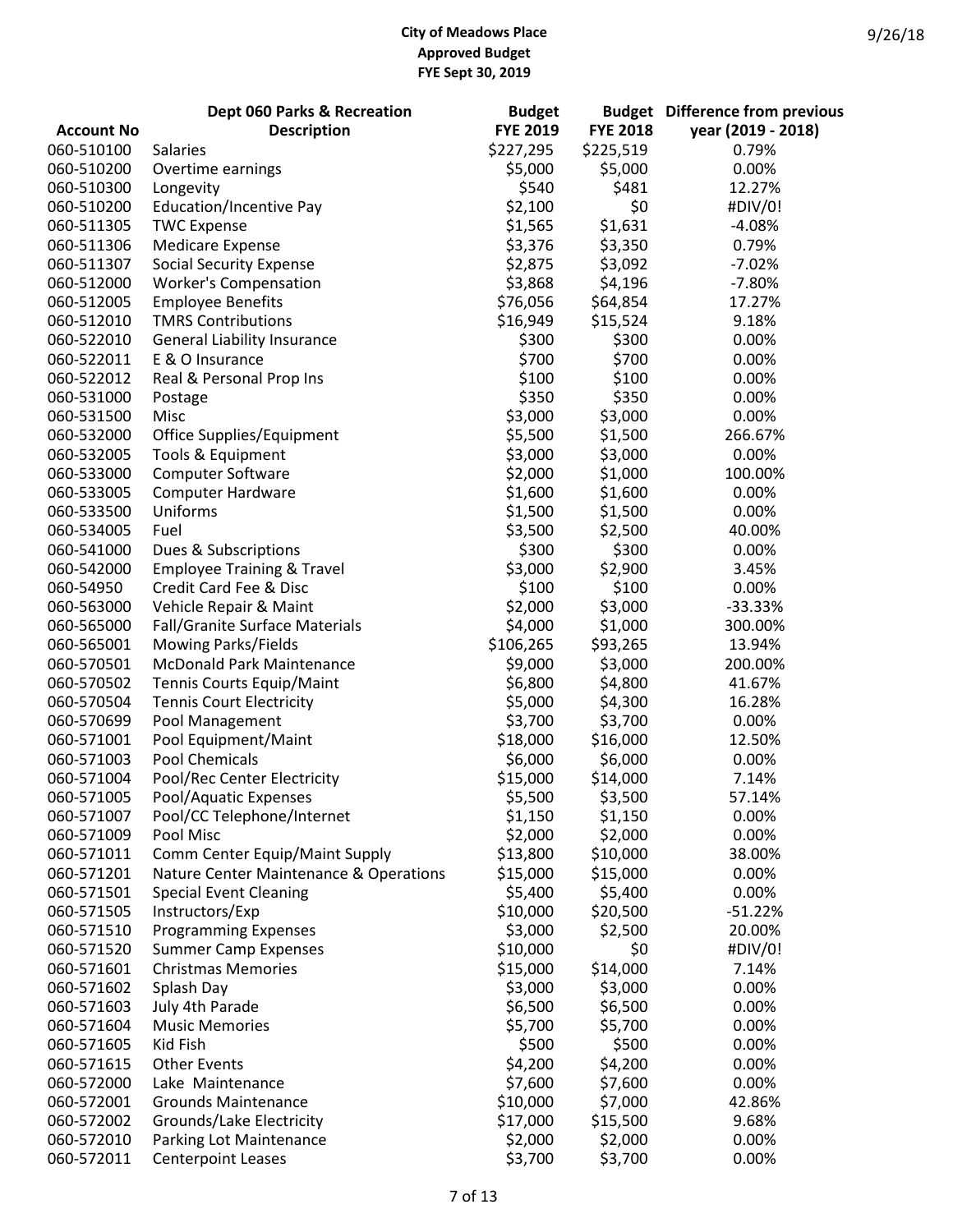| <b>City of Meadows Place</b><br><b>Approved Budget</b><br>FYE Sept 30, 2019 |                                                                                                   |                                                 |                                                |                              |  |
|-----------------------------------------------------------------------------|---------------------------------------------------------------------------------------------------|-------------------------------------------------|------------------------------------------------|------------------------------|--|
| 060-572016<br>060-580000                                                    | Field House Supplies & Maintenance<br>Capital Improvements-Parks<br><b>Total Dept 060 Expense</b> | \$10,000<br>\$27,000<br>\$718,390<br><b>Yes</b> | \$6,000<br>\$79,000<br>\$706,312<br><b>Yes</b> | 66.67%<br>$-65.82%$<br>1.71% |  |
|                                                                             | <b>Total Expenses</b>                                                                             | \$4,662,394<br><b>Yes</b>                       | \$4,510,085<br>Yes                             | 3.38%                        |  |
|                                                                             | <b>Fund 100 Revenue</b><br><b>Over/Under (-) Expenses</b>                                         | (558, 997)<br>Yes                               | ( \$128, 792)<br>Yes                           | $-54.19%$                    |  |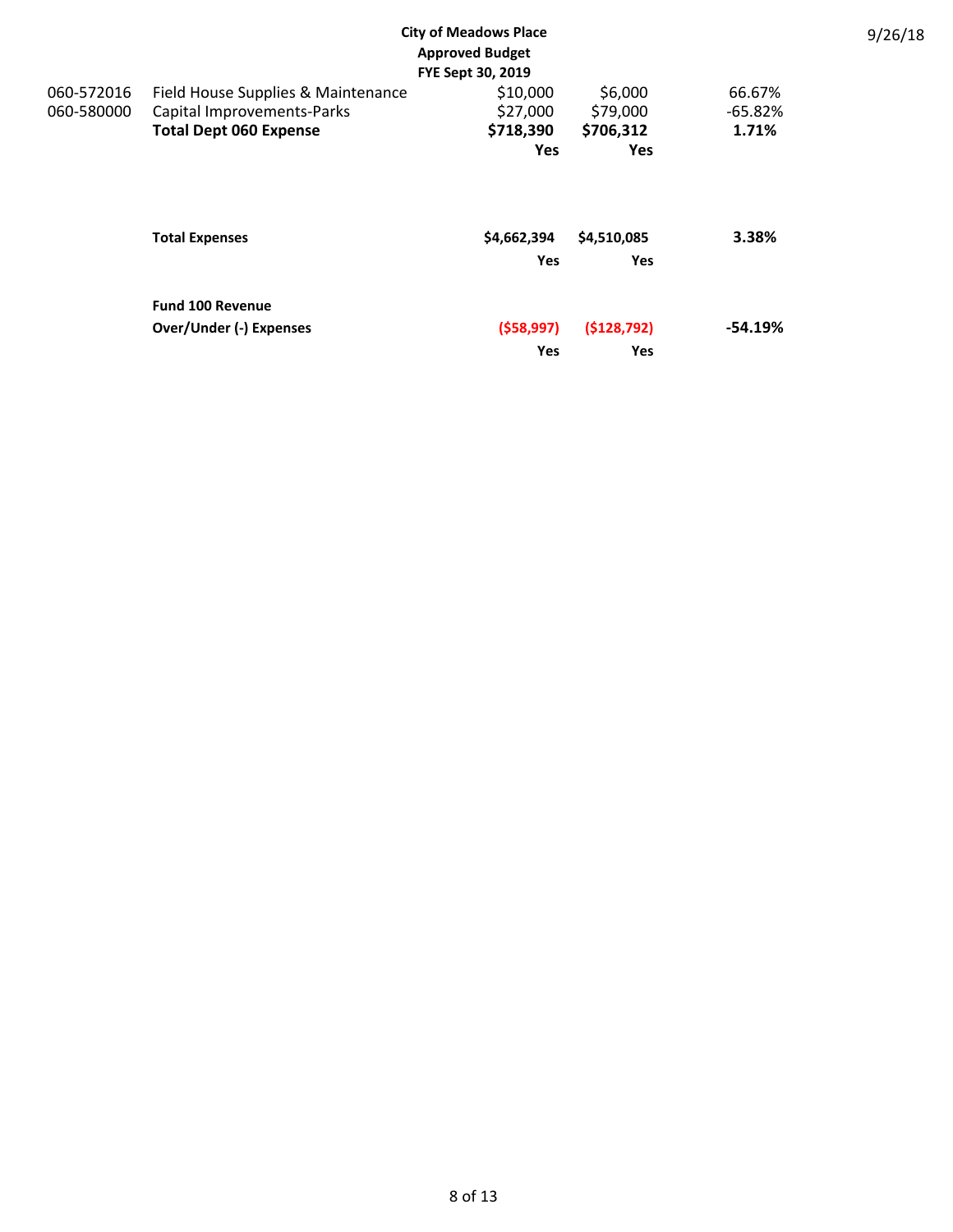|                   | <b>Public Utilities Revenue</b>      | <b>Budget</b>   |                 | <b>Budget</b> Difference from previous |
|-------------------|--------------------------------------|-----------------|-----------------|----------------------------------------|
| <b>Account No</b> | <b>Description</b>                   | <b>FYE 2019</b> | <b>FYE 2018</b> | year (2019 - 2018)                     |
|                   | 450050 Garbage Receipts              | \$330,000       | \$330,000       | 0.00%                                  |
|                   | 450060 Miscellaneous Revenue         | \$0             | \$0             | #DIV/0!                                |
|                   | 453001 Residential Service Fee/Water | \$424,000       | \$424,000       | 0.00%                                  |
|                   | 453004 Reconnect Fee                 | \$0             | \$0             | #DIV/0!                                |
|                   | 453005 Water Tap Connection Fee      | \$0             | \$0             | #DIV/0!                                |
|                   | 453006 Surface Water Fee             | \$300,000       | \$230,000       | 30.43%                                 |
|                   | 453101 Sewer Res Service Fee         | \$544,000       | \$544,000       | 0.00%                                  |
|                   | 453103 City of Houston               | \$50,000        | \$50,000        | 0.00%                                  |
|                   | 454100 Late Fees                     | \$30,000        | \$30,000        | 0.00%                                  |
|                   | 481000 Interest Earned               | \$20,000        | \$2,000         | 900.00%                                |
|                   | 498000 Gain/Loss on Disposal Asset   | \$0             | \$0             | $-200.00\%$                            |
|                   | <b>Total Revenue</b>                 | \$1,698,000     | \$1,610,000     | 5.47%                                  |
|                   |                                      | <b>Yes</b>      | <b>Yes</b>      |                                        |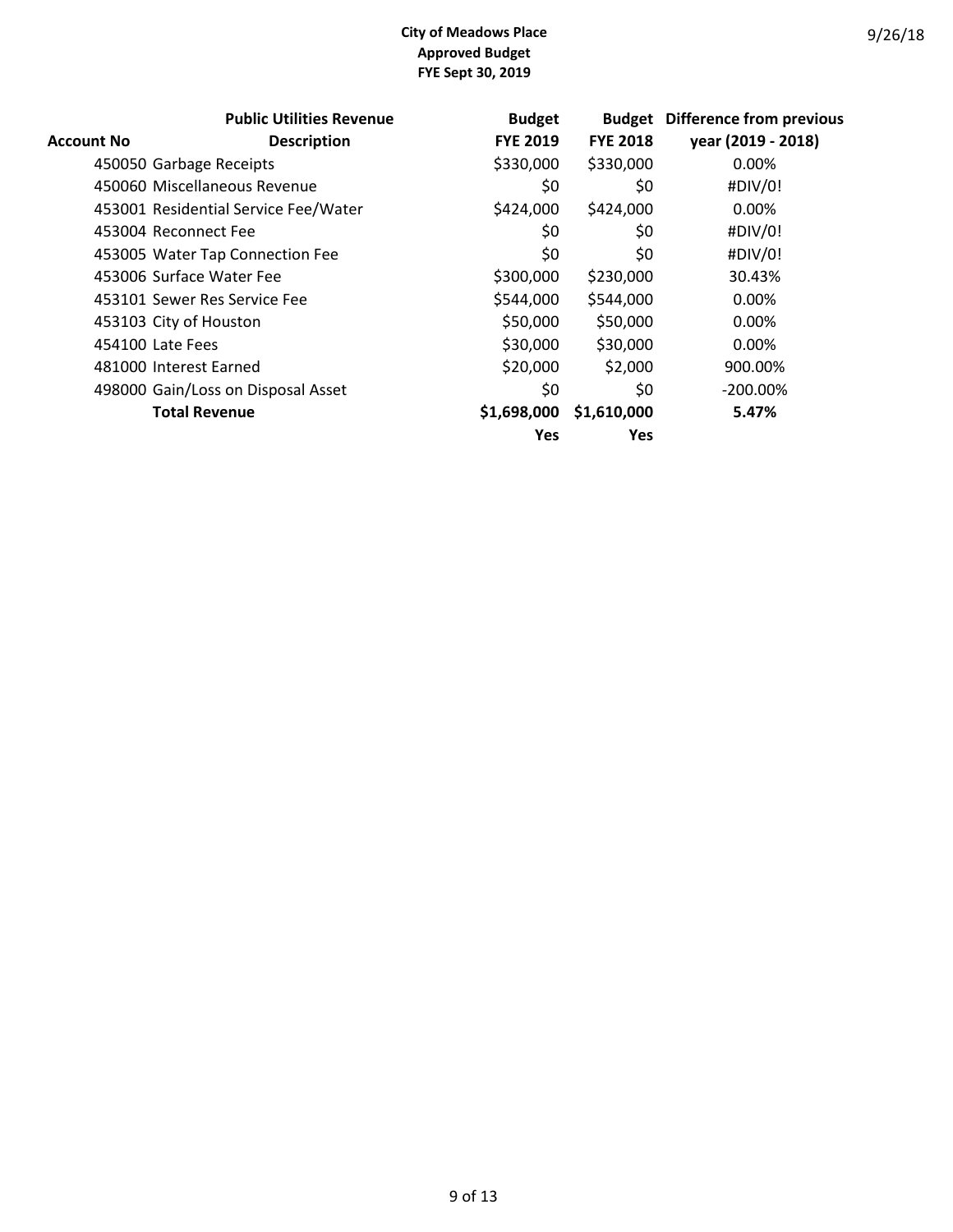|                   | <b>Dept 20 Administration</b>      | <b>Budget</b>   |                 | <b>Budget</b> Difference from previous |
|-------------------|------------------------------------|-----------------|-----------------|----------------------------------------|
| <b>Account No</b> | <b>Description</b>                 | <b>FYE 2019</b> | <b>FYE 2018</b> | year (2019 - 2018)                     |
| 020-510100        | <b>Salaries</b>                    | \$179           | \$64,047        | $-99.72%$                              |
| 020-510200        | <b>Overtime Earnings</b>           | \$0             | \$500           | $-100.00\%$                            |
| 020-510300        | Longevity                          | \$0             | \$0             | #DIV/0!                                |
| 020-511305        | <b>TWC Expense</b>                 | \$342           | \$342           | 0.00%                                  |
| 020-511306        | <b>Medicare Expense</b>            | \$0             | \$936           | $-100.00\%$                            |
| 020-512000        | <b>Worker's Compensation</b>       | \$0             | \$172           | $-100.00\%$                            |
| 020-512005        | <b>Employee Benefits</b>           | \$0             | \$24,697        | $-100.00\%$                            |
| 020-512010        | <b>TMRS Contributions</b>          | \$0             | \$5,560         | $-100.00\%$                            |
| 020-521025        | Legal                              | \$0             | \$0             | #DIV/0!                                |
| 020-521040        | <b>Financial Services</b>          | \$2,000         | \$3,800         | $-47.37%$                              |
| 020-522010        | <b>General Liability Insurance</b> | \$200           | \$200           | 0.00%                                  |
| 020-522012        | Real & Personal Prop Ins           | \$0             | \$0             | #DIV/0!                                |
| 020-523000        | <b>Garbage Collection</b>          | \$295,000       | \$288,000       | 2.43%                                  |
| 020-531000        | Postage                            | \$1,800         | \$650           | 176.92%                                |
| 020-531500        | Misc                               | \$250           | \$250           | 0.00%                                  |
| 020-532000        | Office Supplies/Equipment          | \$1,500         | \$2,500         | $-40.00%$                              |
| 020-533000        | Computer Software                  | \$4,200         | \$4,100         | 2.44%                                  |
| 020-533005        | <b>Computer Hardware</b>           | \$1,000         | \$1,000         | 0.00%                                  |
| 020-542000        | <b>Employee Training</b>           | \$1,000         | \$1,000         | 0.00%                                  |
| 020-542010        | <b>Administrative Expense</b>      | \$104,000       | \$0             | #DIV/0!                                |
| 020-546002        | Telephone and Cell Phone           | \$4,500         | \$4,500         | 0.00%                                  |
| 020-546900        | Meter Reading, Etc.                | \$0             | \$0             | #DIV/0!                                |
| 020-549500        | <b>Credit Card Fee</b>             | \$1,200         | \$1,200         |                                        |
| 020-580000        | <b>Capital Projects</b>            | \$0             | \$2,000         | $-100.00\%$                            |
|                   | <b>Total Dept 020 Expense</b>      | \$417,171       | \$405,454       | 2.89%                                  |
|                   |                                    | Yes             | Yes             |                                        |

**Note:** Payroll for two staff members was transferred from Utilities (Fund 300) to Admin (Fund 100). Utilities will pay an administrative fee to Admin for services provided and Funds will be transferred from Fund 300 to Fund 100 as an expenditure.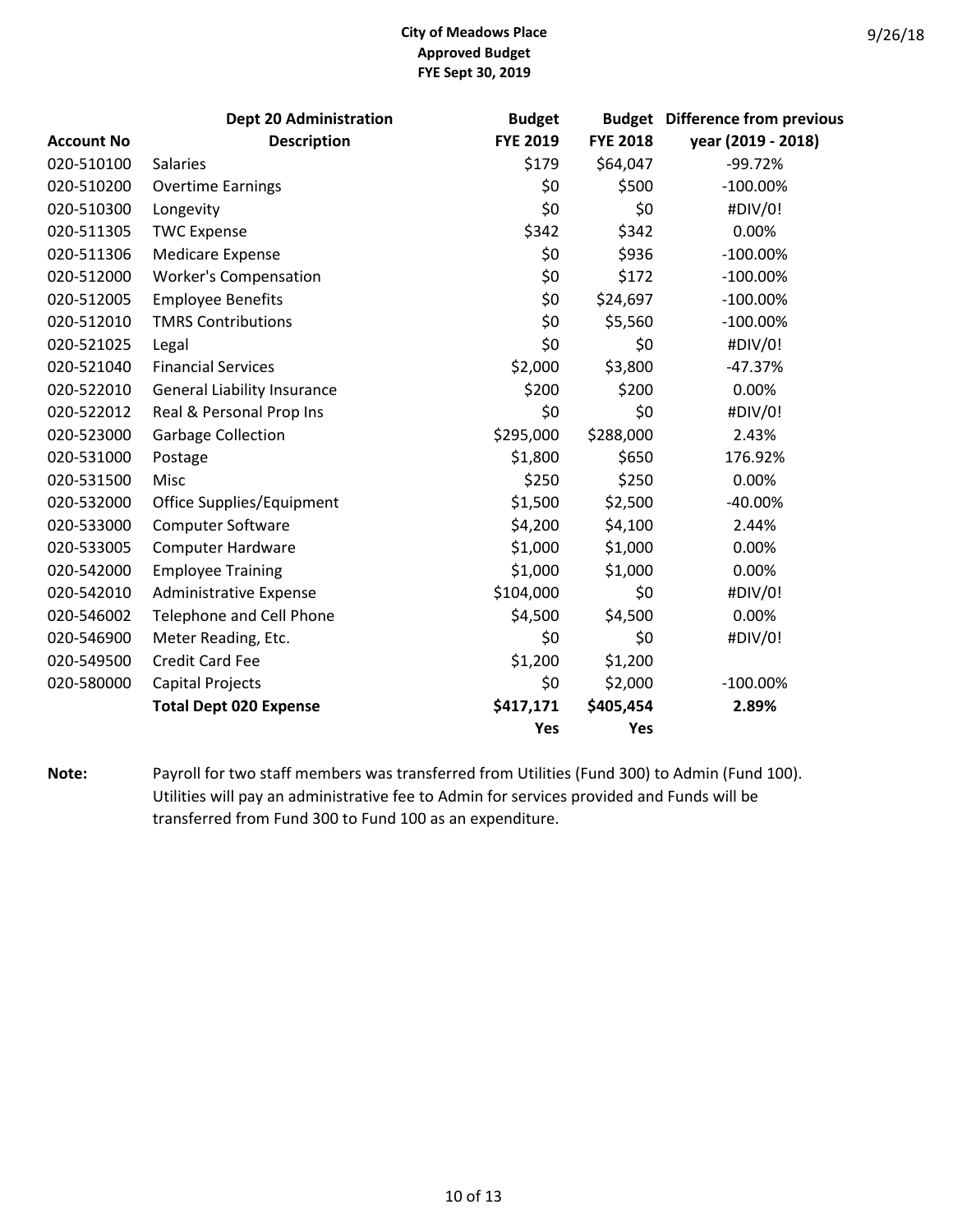|                   | <b>Dept 46 Water Service</b>       | <b>Budget</b>   | <b>Budget</b>   | <b>Difference from previous</b> |
|-------------------|------------------------------------|-----------------|-----------------|---------------------------------|
| <b>Account No</b> | <b>Description</b>                 | <b>FYE 2019</b> | <b>FYE 2018</b> | year (2019 - 2018)              |
| 046-522010        | <b>General Liability Insurance</b> | \$400           | \$400           | 0.00%                           |
| 046-522011        | E & O Insurance                    | \$1,000         | \$1,000         | 0.00%                           |
| 046-522012        | Real & Personal Prop Ins           | \$6,400         | \$6,400         | 0.00%                           |
| 046-531000        | Postage                            | \$7,300         | \$7,300         | 0.00%                           |
| 046-531500        | Misc                               | \$500           | \$500           | 0.00%                           |
| 046-533000        | <b>Computer Software</b>           | \$500           | \$500           | 0.00%                           |
| 046-533000        | <b>Computer Hardware</b>           | \$0             | \$0             | #DIV/0!                         |
| 046-534015        | Chemicals                          | \$6,000         | \$6,000         | 0.00%                           |
| 046-542000        | Employee Training&Travel           | \$750           | \$750           | 0.00%                           |
| 046-544005        | Permit Fees                        | \$4,400         | \$4,400         | 0.00%                           |
| 046-544008        | Lab Work                           | \$5,000         | \$5,000         | 0.00%                           |
| 046-544010        | GIS                                | \$600           | \$600           | 0.00%                           |
| 046-546000        | Electricity/Utilities              | \$52,500        | \$50,000        | 5.00%                           |
| 046-546002        | <b>Telephone and Cell Phone</b>    | \$0             | \$0             | #DIV/0!                         |
| 046-546905        | Surface Water Fee                  | \$300,000       | \$230,000       | 30.43%                          |
| 046-567000        | Maintenance & Repairs              | \$400,000       | \$400,000       | 0.00%                           |
| 046-598001        | <b>Emergency Management</b>        | \$1,000         | \$1,000         | 0.00%                           |
|                   | <b>Total Dept 046 Expense</b>      | \$786,350       | \$713,850       | 10.16%                          |
|                   |                                    | Yes             | Yes             |                                 |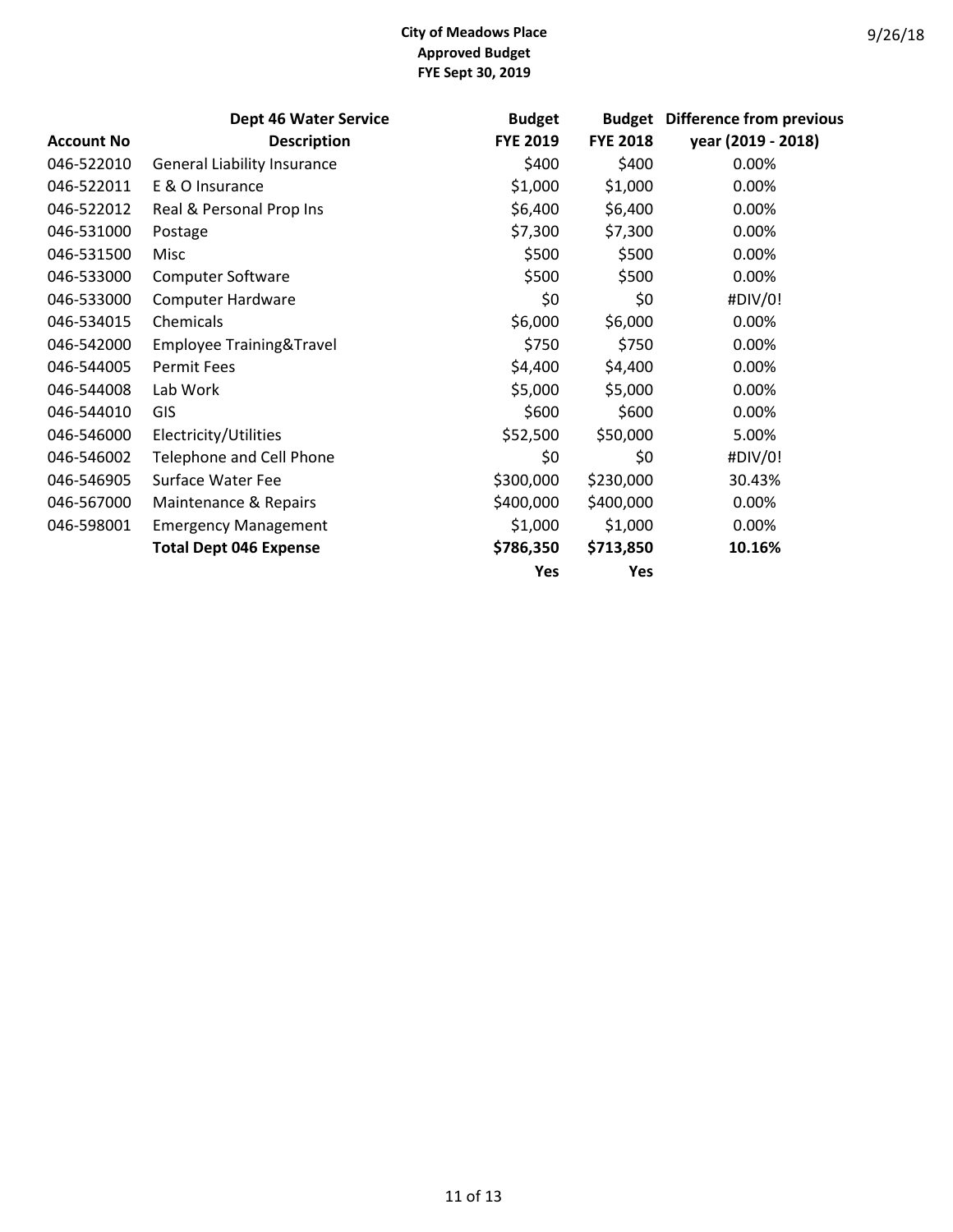|                   | Dept 47 Sewer Plant                                                  | <b>Budget</b>           |                 | <b>Budget</b> Difference from previous |
|-------------------|----------------------------------------------------------------------|-------------------------|-----------------|----------------------------------------|
| <b>Account No</b> | <b>Description</b>                                                   | <b>FYE 2019</b>         | <b>FYE 2018</b> | year (2019 - 2018)                     |
| 047-522010        | <b>General Liability Insurance</b>                                   | \$250                   | \$250           | 0.00%                                  |
| 047-522011        | E & O Insurance                                                      | \$600                   | \$600           | 0.00%                                  |
| 047-522012        | Real & Personal Prop Ins                                             | \$8,000                 | \$8,000         | 0.00%                                  |
| 047-526000        | Sludge Haul Box                                                      | \$20,000                | \$27,500        | $-27.27%$                              |
| 047-531000        | Postage                                                              | \$7,300                 | \$7,300         | 0.00%                                  |
| 047-531500        | Misc                                                                 | \$300                   | \$300           | 0.00%                                  |
| 047-533000        | Computer Software                                                    | \$300                   | \$300           | 0.00%                                  |
| 047-533005        | <b>Computer Hardware</b>                                             | \$0                     | \$0             | #DIV/0!                                |
| 047-534015        | Chemicals                                                            | \$28,000                | \$28,000        | 0.00%                                  |
| 047-542000        | Employee Training&Travel                                             | \$750                   | \$750           | 0.00%                                  |
| 047-544005        | <b>Permit Fees</b>                                                   | \$12,000                | \$12,000        | 0.00%                                  |
| 047-544008        | Lab Work                                                             | \$18,000                | \$18,000        | 0.00%                                  |
| 047-544010        | GIS                                                                  | \$600                   | \$600           | 0.00%                                  |
| 047-546000        | Electricity/Utilities                                                | \$85,000                | \$85,000        | 0.00%                                  |
| 047-546002        | Telephone and Cell Phone                                             | \$0                     | \$0             | #DIV/0!                                |
| 047-567000        | Maintenance & Repairs                                                | \$280,000               | \$280,000       | 0.00%                                  |
| 047-598001        | <b>Emergency Management</b>                                          | \$1,000                 | \$1,000         | 0.00%                                  |
|                   | <b>Total Dept 047 Expense</b>                                        | \$462,100               | \$469,600       | $-1.60%$                               |
|                   |                                                                      | Yes                     | Yes             |                                        |
|                   | <b>Total Expenses</b>                                                | \$1,665,621 \$1,588,904 |                 | 4.83%                                  |
|                   |                                                                      | Yes                     | Yes             |                                        |
|                   | <b>Fund 300 Revenue</b>                                              |                         |                 |                                        |
|                   | <b>Over/Under (-) Expenses</b>                                       | \$32,379                | \$21,096        | 53.49%                                 |
|                   |                                                                      | Yes                     | Yes             |                                        |
|                   | <b>Summary City and Utility Dept</b>                                 |                         |                 |                                        |
|                   | <b>Total Revenue</b>                                                 | \$6,301,396 \$5,991,293 |                 | 5.18%                                  |
|                   | <b>Total Expense</b>                                                 | \$6,328,015 \$6,098,989 |                 | 3.76%                                  |
|                   | <b>Total City and Utility Dept</b><br><b>Over/Under (-) Expenses</b> | ( \$26,618)             | (\$107,696)     | $-75.28%$                              |